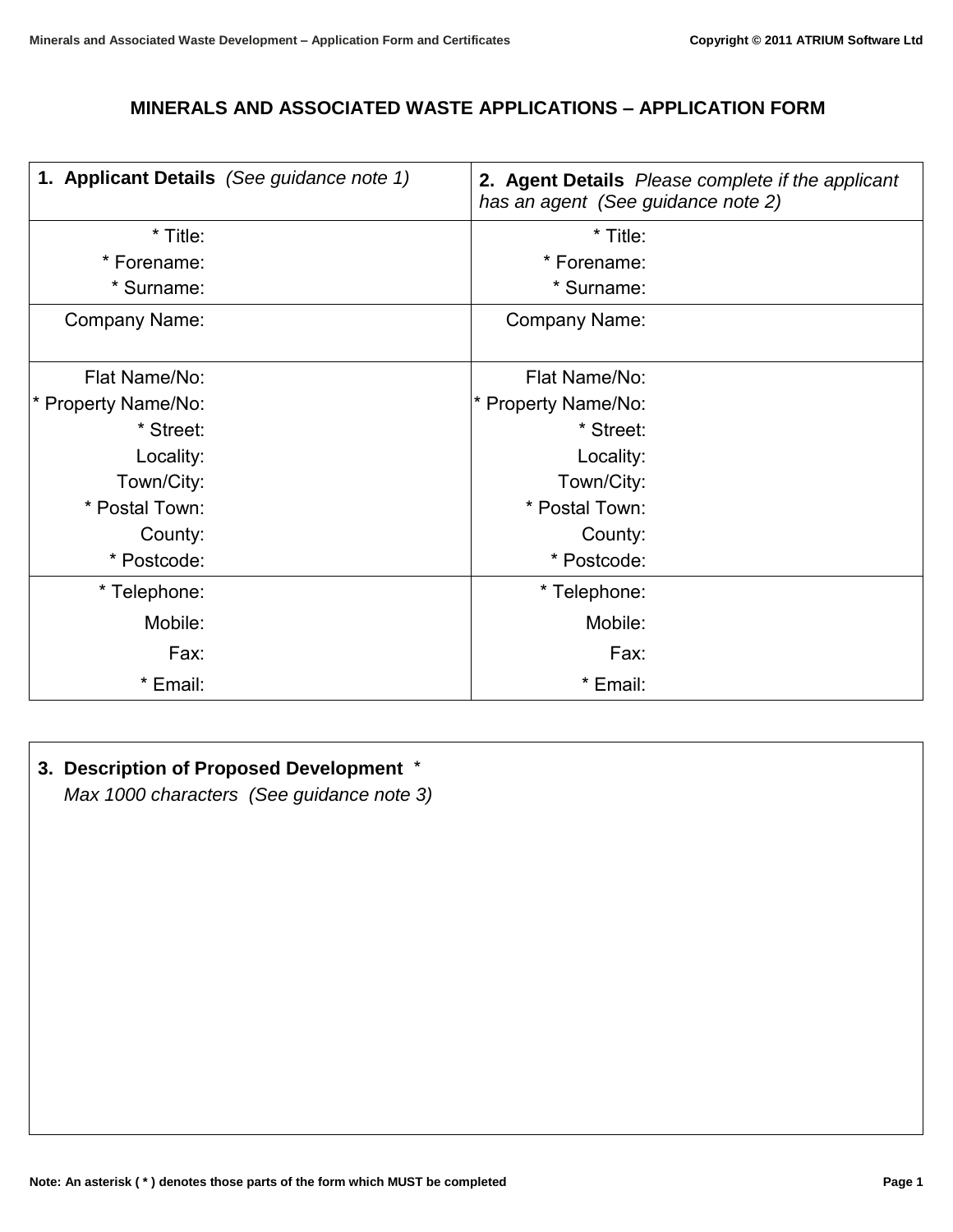| 4. Site Address Please enter Site Location PLUS other site address details (See guidance note 4) |              |
|--------------------------------------------------------------------------------------------------|--------------|
| Site Location:                                                                                   |              |
| Max 90 characters                                                                                |              |
| Flat Name/No:                                                                                    |              |
| * Property Name/No:                                                                              |              |
| Street:                                                                                          |              |
| Locality:                                                                                        | * Telephone: |
| Town:                                                                                            |              |
| * Postal Town:                                                                                   | Mobile:      |
| County:                                                                                          | Fax:         |
| Postcode:                                                                                        | * Email:     |

|           | 5. Application Site (See guidance note 5)                                                                                               |          |
|-----------|-----------------------------------------------------------------------------------------------------------------------------------------|----------|
| (i)       | Present use(s) of the site:                                                                                                             |          |
|           | Max 200 characters                                                                                                                      |          |
| (ii)      | Total application area (as outlined in red on your plans) in Hectares:                                                                  | Ha       |
|           | Roads and Rights of Way                                                                                                                 |          |
|           | If Yes to any question(s), please show details on your plans / drawings and state the reference of the<br>plans / drawings at Section 9 |          |
| $*$ (iii) | Is a new or altered vehicle access proposed to or from the public highway?                                                              | Yes / No |
| $*(iv)$   | Is a new or altered pedestrian access proposed to or from the public highway?                                                           | Yes / No |
| $*(v)$    | Are there any new public roads to be provided within the site?                                                                          | Yes / No |
| $*(vi)$   | Are there any new public rights of way to be provided within or adjacent to the site?                                                   | Yes / No |
| $*(vii)$  | Do the proposals require any diversions, extinguishments or creating of Rights of Way?                                                  | Yes / No |

**6. Site Ownership** *(See guidance note 6)*

*Please note: You will be required to complete an ownership certificate and submit it with the application*

- \* (i) Surface land owner(s): Name: Address:
- (ii) Mineral owner(s) if Name: different from (i) above Address:
- \* (iii) Is the applicant the sole owner of the site? The same set of the site of the site of the site of the site of the site of the site of the site of the site of the site of the site of the site of the site of the site
- \* (iv) Does the applicant own/control any adjoining land? *(If yes, outline in blue on the plan)* Yes / No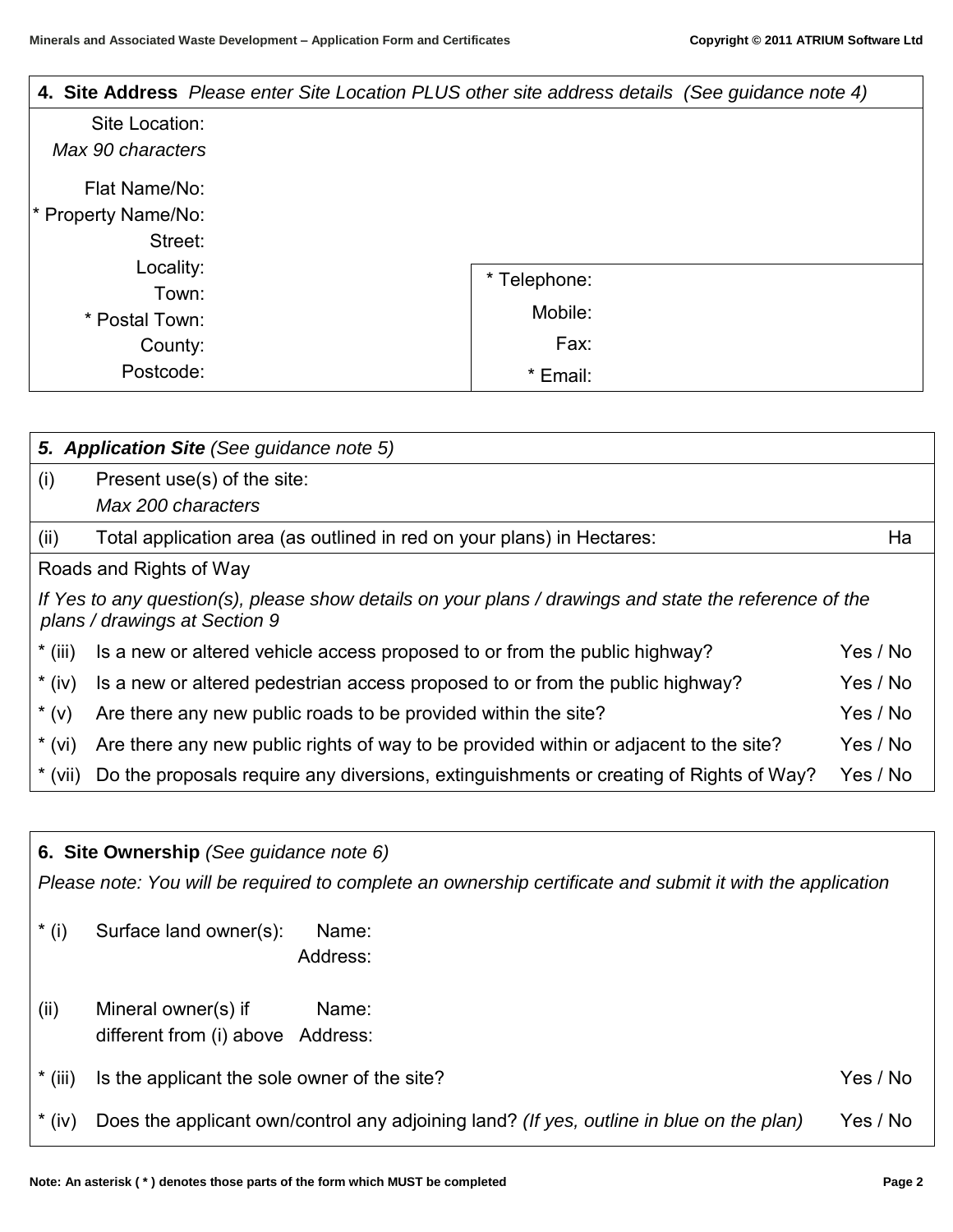|     | 7. Type of Application (See guidance note 7)                                                                                                    |          |
|-----|-------------------------------------------------------------------------------------------------------------------------------------------------|----------|
|     | Is the application for:                                                                                                                         |          |
| (a) | Planning permission for mineral extraction on a site?                                                                                           | Yes / No |
| (b) | Planning permission for development involving the storage,<br>treatment / recycling or disposal of mineral waste?                               | Yes / No |
| (c) | Renewal of unimplemented permission?                                                                                                            | Yes / No |
|     | If yes, give date and reference number of unimplemented permission in the<br>'Other Details' section below                                      |          |
| (d) | Planning permission for mineral exploration?                                                                                                    | Yes / No |
| (e) | Planning permission for new ancillary and associated development?                                                                               | Yes / No |
| (f) | Renewal of temporary permission? (where development has been implemented)                                                                       | Yes / No |
|     | If yes, give date and reference number of temporary permission in the<br>'Other Details' section below                                          |          |
| (g) | Extension to an existing mineral working?                                                                                                       | Yes / No |
|     | If yes, give date and reference number of existing permission in the<br>'Other Details' section below                                           |          |
| (h) | Variation of condition(s)?                                                                                                                      | Yes/No   |
|     | If yes, give date and reference number of existing permission and the<br>condition(s) sought to be amended in the 'Other Details' section below |          |
| (i) | Review of Old Mineral Permissions (ROMP)?                                                                                                       | Yes / No |
| (i) | Planning permission to consolidate existing permissions (including<br>associated development on the site)                                       | Yes / No |

Other Details: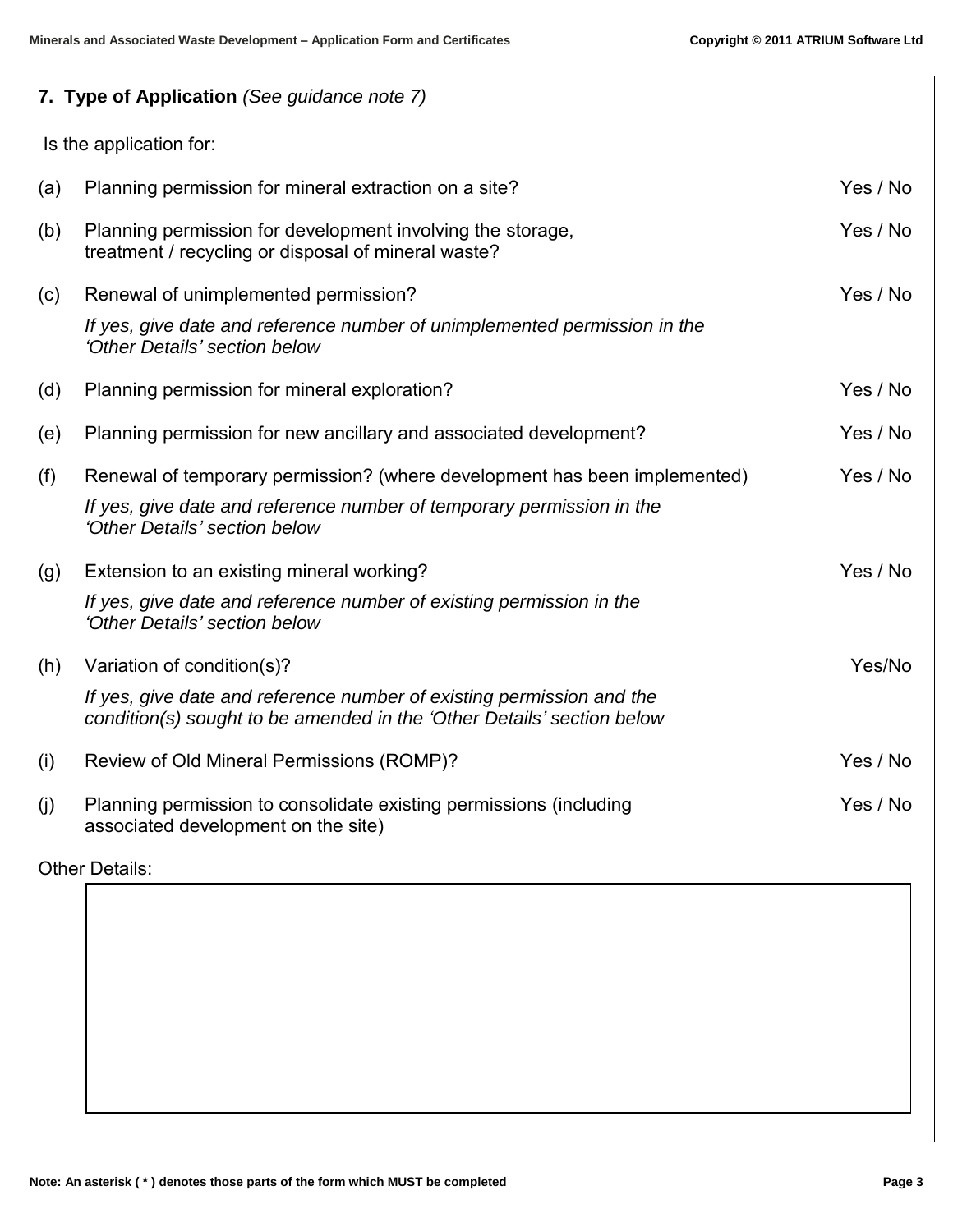| Ha                                                                                                  |
|-----------------------------------------------------------------------------------------------------|
| years                                                                                               |
| m AOD                                                                                               |
| m AOD                                                                                               |
|                                                                                                     |
| Drilling: Yes / No                                                                                  |
|                                                                                                     |
|                                                                                                     |
| List here the plans and drawings submitted with the application. (See guidance notes for the        |
|                                                                                                     |
|                                                                                                     |
|                                                                                                     |
|                                                                                                     |
|                                                                                                     |
|                                                                                                     |
|                                                                                                     |
| Yes / No                                                                                            |
|                                                                                                     |
| If yes, provide address where copies of the Environmental Statement can be purchased and its price. |
|                                                                                                     |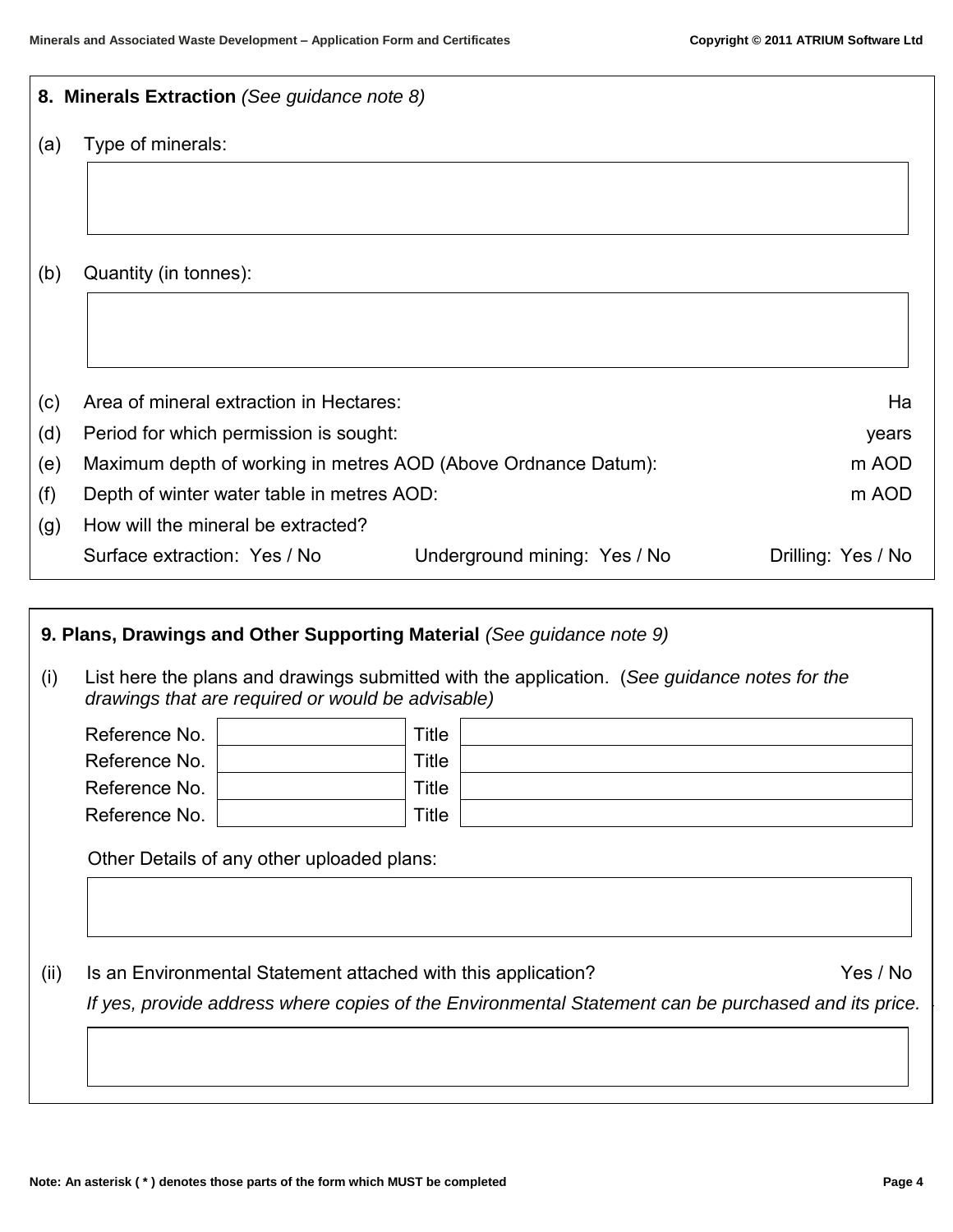## **10. Assessment of Flood Risk**

| Is this site within an area at risk of flooding?                                                                                                                                                                    | Yes / No           |
|---------------------------------------------------------------------------------------------------------------------------------------------------------------------------------------------------------------------|--------------------|
| Refer to the Environment Agency's Flood Map showing flood zones 2 and 3, and<br>consult Environment Agency standing advice and you local planning authority<br>for information as necessary                         | requirements       |
| If yes, you will need to submit a Flood Risk Assessment before your application can<br>be determined. Your local planning authority should make clear on its website what<br>the Flood Risk Assessment should cover |                    |
| Is your proposal within 20 metres of a watercourse (eg river, stream or beck)?                                                                                                                                      | Yes / No           |
| Will the proposal increase the flood risk elsewhere?                                                                                                                                                                | Yes / No / Unknown |
| How will surface water be disposed of?                                                                                                                                                                              |                    |
| - Sustainable drainage system                                                                                                                                                                                       | Yes / No           |
| - Soakaway                                                                                                                                                                                                          | Yes / No           |
| - Main sewer                                                                                                                                                                                                        | Yes / No           |
| - Existing watercourse                                                                                                                                                                                              | Yes / No           |
| - Pond / lake                                                                                                                                                                                                       | Yes / No           |

#### **11. Biodiversity and Geological Conservation**

Is there a reasonable likelihood of the following being affected adversely or conserved and enhanced within the application site, OR on land adjacent to or near the application site:

Protected and priority species: (See guidance note)

- i) Yes, on the development site
- ii) Yes, on land adjacent to or near the proposed development
- iii) No

Designated sites, important habitats or other biodiversity features:

- i) Yes, on the development site
- ii) Yes, on land adjacent to or near the proposed development
- iii) No

Features of geological conservation importance:

- i) Yes, on the development site
- ii) Yes, on land adjacent to or near the proposed development
- iii) No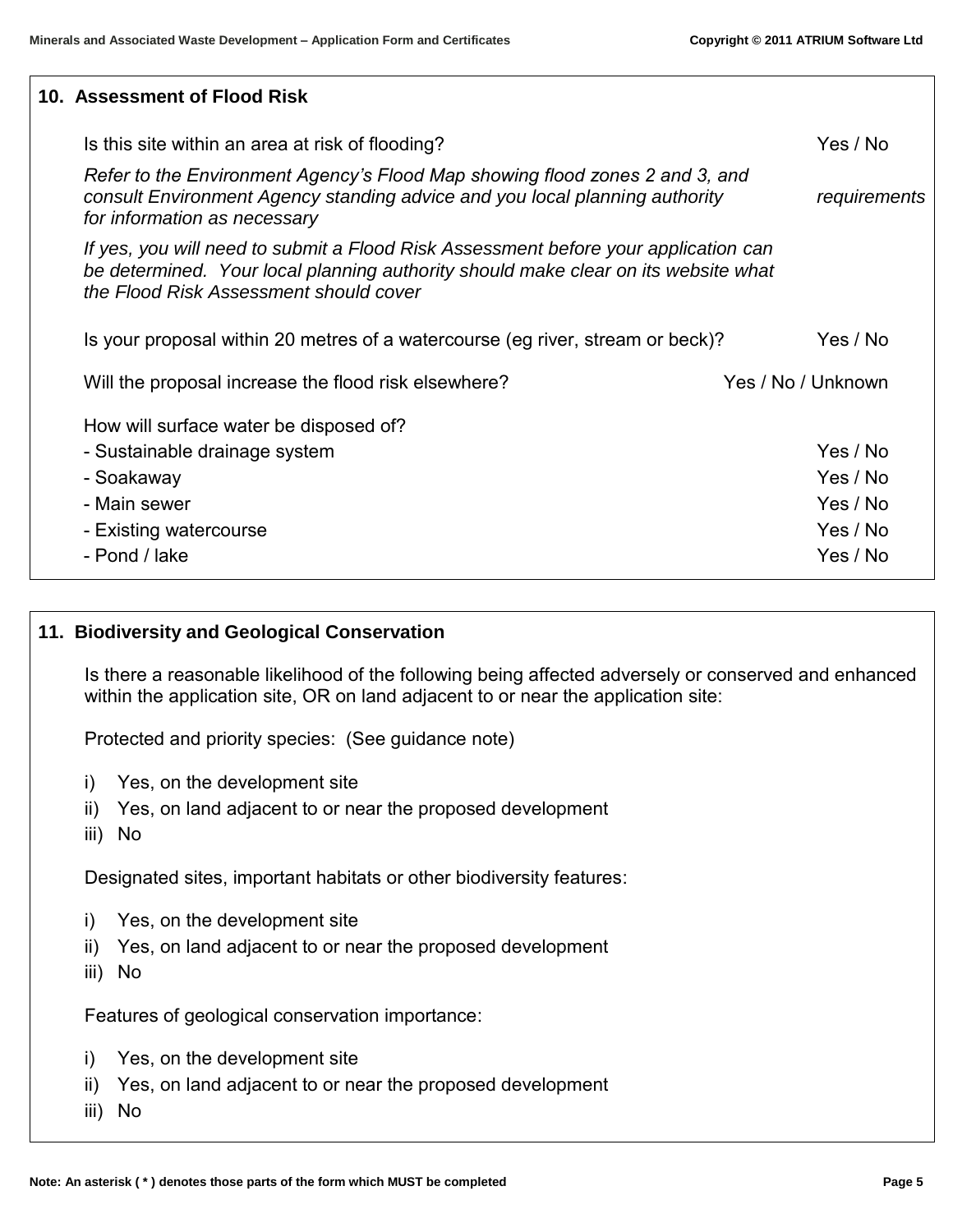| 12. Voluntary Agreements / Planning Obligations (See guidance note 10)                                          |          |
|-----------------------------------------------------------------------------------------------------------------|----------|
| Are any draft agreements included with the application?<br>If yes, summarise the purpose of the agreement below | Yes / No |
|                                                                                                                 |          |
| Are there any existing Section 106 agreements affecting the site?                                               | Yes / No |

# **13. Supplementary Information**  Indicate the supplementary information which you have completed and will submit with this application form: *Note: All applicants must complete sections G, H & I* A: Mineral Extraction **Completed: Yes / No** B: Mineral Processing Completed: Yes / No C: Underground Mining Completed: Yes / No D: Proposals involving Disposal of Mine and Quarry Wastes Completed: Yes / No E: Mineral Exploration **Completed: Yes / No** F: Oil and Gas Development Completed: Yes / No \* G: Ancillary Operations, Associated Development and Transport Completed: Yes / No \* H: Environmental Effects of Development Completed: Yes / No \*I: Restoration, Aftercare and After-use Completed: Yes / No J: Benefits of the Development Completed: Yes / No

The estimated fee for this application is:  $E$ 

The correct fee for this application is: £*For Official Use Only*

Validated by:

Date:

| <b>Declaration</b> | I (we) hereby apply for planning permission or consent as described in this form and the<br>accompanying plans, drawings and additional information. |
|--------------------|------------------------------------------------------------------------------------------------------------------------------------------------------|
| * Applicant:       |                                                                                                                                                      |
| Agent:             |                                                                                                                                                      |
| * Date:            |                                                                                                                                                      |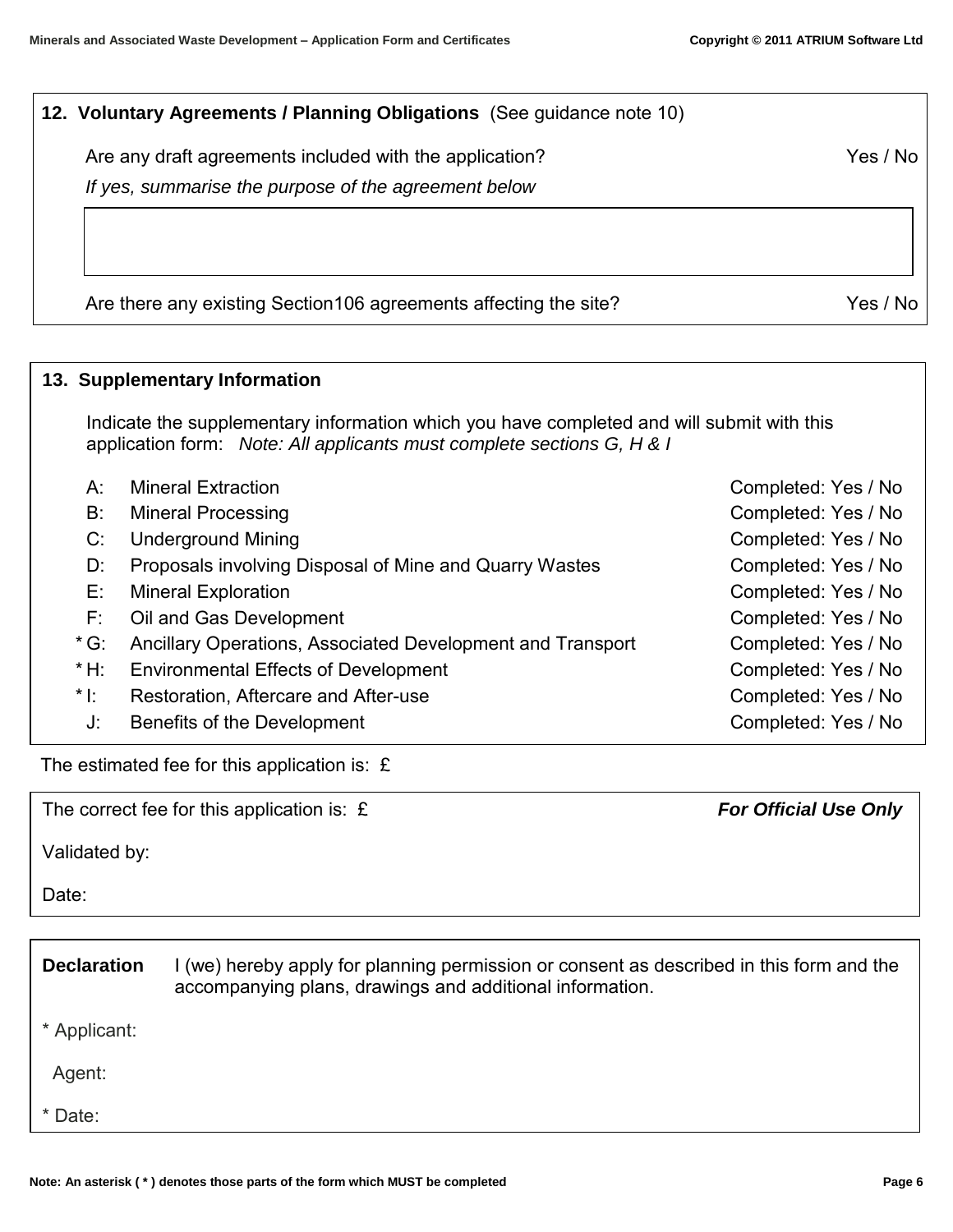## **MINERALS AND ASSOCIATED WASTE APPLICATIONS – OWNERSHIP CERTIFICATE AND AGRICULTURAL HOLDING CERTIFICATE**

*Note: Your planning application must be accompanied by ONE of the following four Ownership Certificates, and ONE of the following two Agricultural Holding Certificates.* 

## **CERTIFICATE OF OWNERSHIP A**

# **TOWN & COUNTRY PLANNING (DEVELOPMENT MANAGEMENT PROCEDURE) ORDER 2015 CERTIFICATE UNDER ARTICLE 14**

#### **I certify that**

1. No person other than the applicant was the owner of any part of the land to which the application relates at the beginning of the period 21 days before the date of the accompanying application.

| Signed: | * Applicant |  |
|---------|-------------|--|
|         | Agent       |  |
| * Date: |             |  |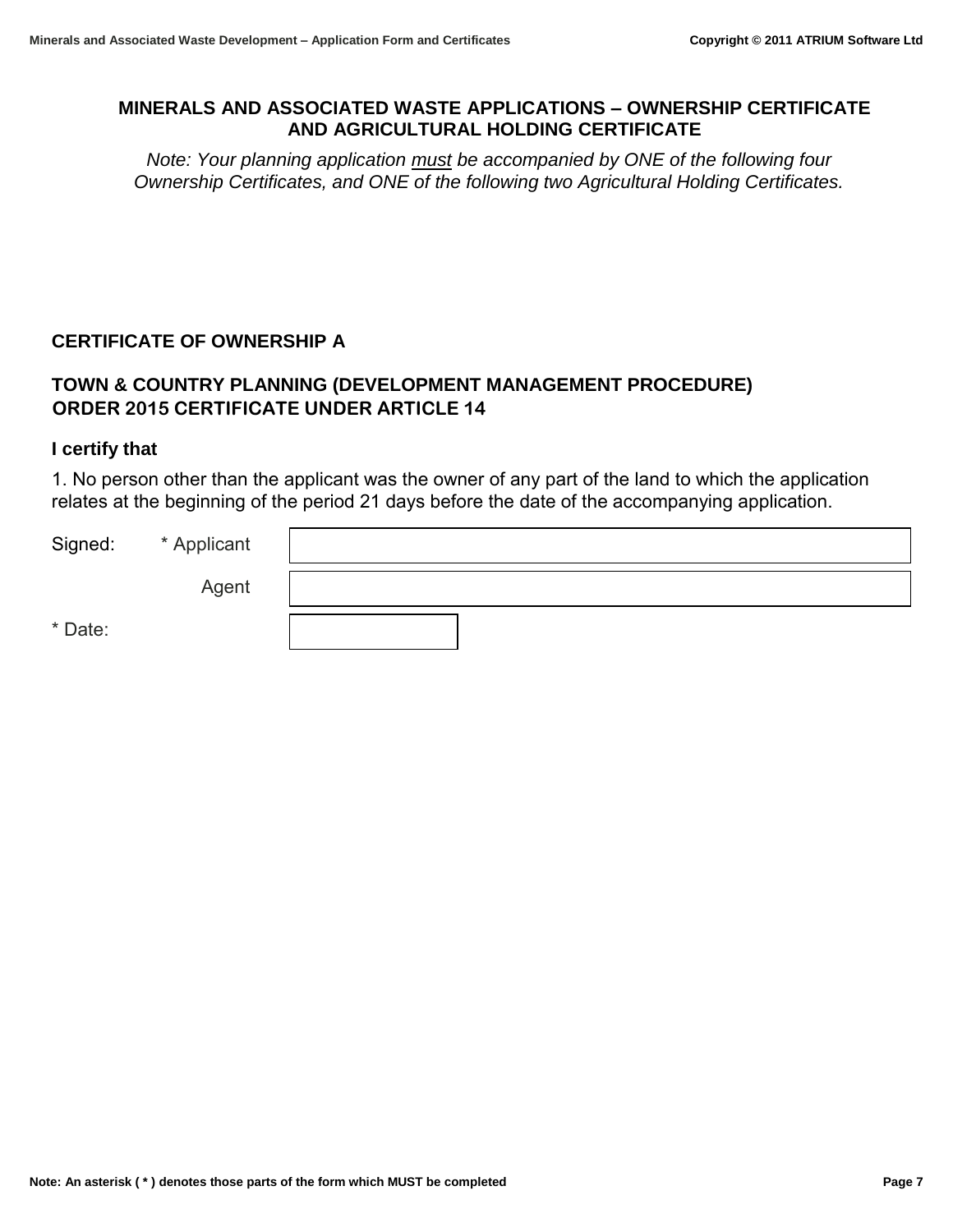## **CERTIFICATE OF OWNERSHIP B**

# **TOWN & COUNTRY PLANNING (DEVELOPMENT MANAGEMENT PROCEDURE) ORDER 2015 CERTIFICATE UNDER ARTICLE 14**

#### **I certify that**

1. The requisite notice has been sent to all owners of any part of the land to which the application relates 21 days before the date of this application.

\* Name and Address of Owner \* Date Notice Served

| 1. |  |
|----|--|
| 2. |  |
| 3. |  |
| 4. |  |
| 5. |  |
| 6. |  |

## **Notice under Article 14 of the Town & Country Planning (Development Management Procedure) Order 2015**

- \* Proposed development at  *(Address or location of proposed development)*
- \* Take notice that an application is being made by  *(Name of applicant)*
- \* For planning permission to *(Description of proposed development)*

| Signed: | * Applicant |  |
|---------|-------------|--|
|         | Agent       |  |
| * Date: |             |  |

Ì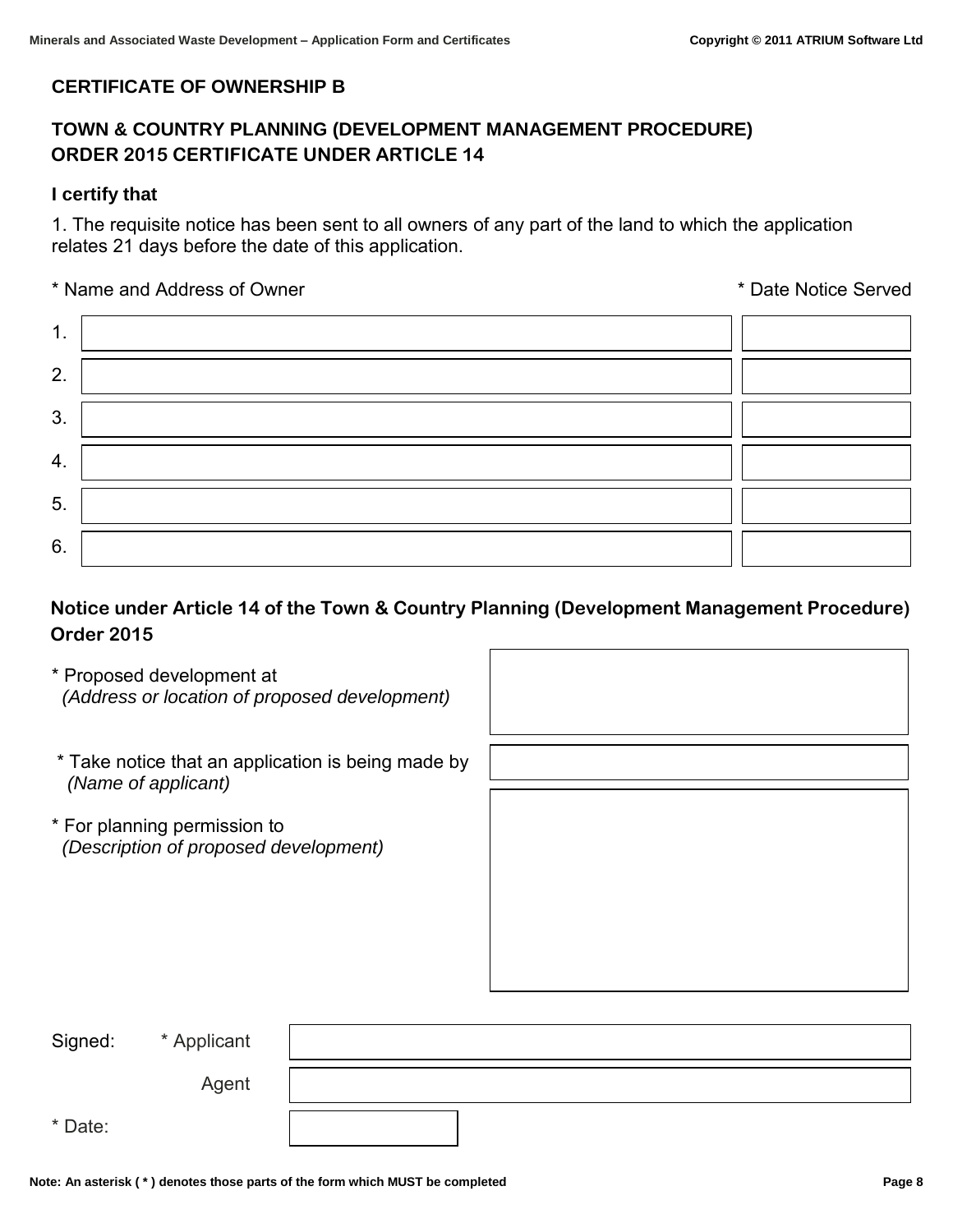## **CERTIFICATE OF OWNERSHIP C**

## **TOWN & COUNTRY PLANNING (DEVELOPMENT MANAGEMENT PROCEDURE) ORDER 2015 CERTIFICATE UNDER ARTICLE 14**

## **I certify that**

1. Neither Certificate A or B can be issued for this application.

2. The requisite notice has been sent to all KNOWN owners of any part of the land to which the application relates 21 days before the date of this application.

\* Name and Address of Owner \* Date Notice Served

| 1. |  |
|----|--|
| 2. |  |
| 3. |  |
| 4. |  |
| 5. |  |
| 6. |  |

# **Notice under Article 14 of the Town & Country Planning (Development Management Procedure) Order 2015**

- \* Proposed development at  *(Address or location of proposed development)*
- $\overline{a}$
- \* Take notice that an application is being made by  *(Name of applicant)*
- \* For planning permission to *(Description of proposed development)*

3. Notice of the application accompanying the certificate has been published in:

| $\star$ |             | on this date: $* $ |
|---------|-------------|--------------------|
|         |             |                    |
| Signed: | * Applicant |                    |
|         | Agent       |                    |
| * Date: |             |                    |

Ì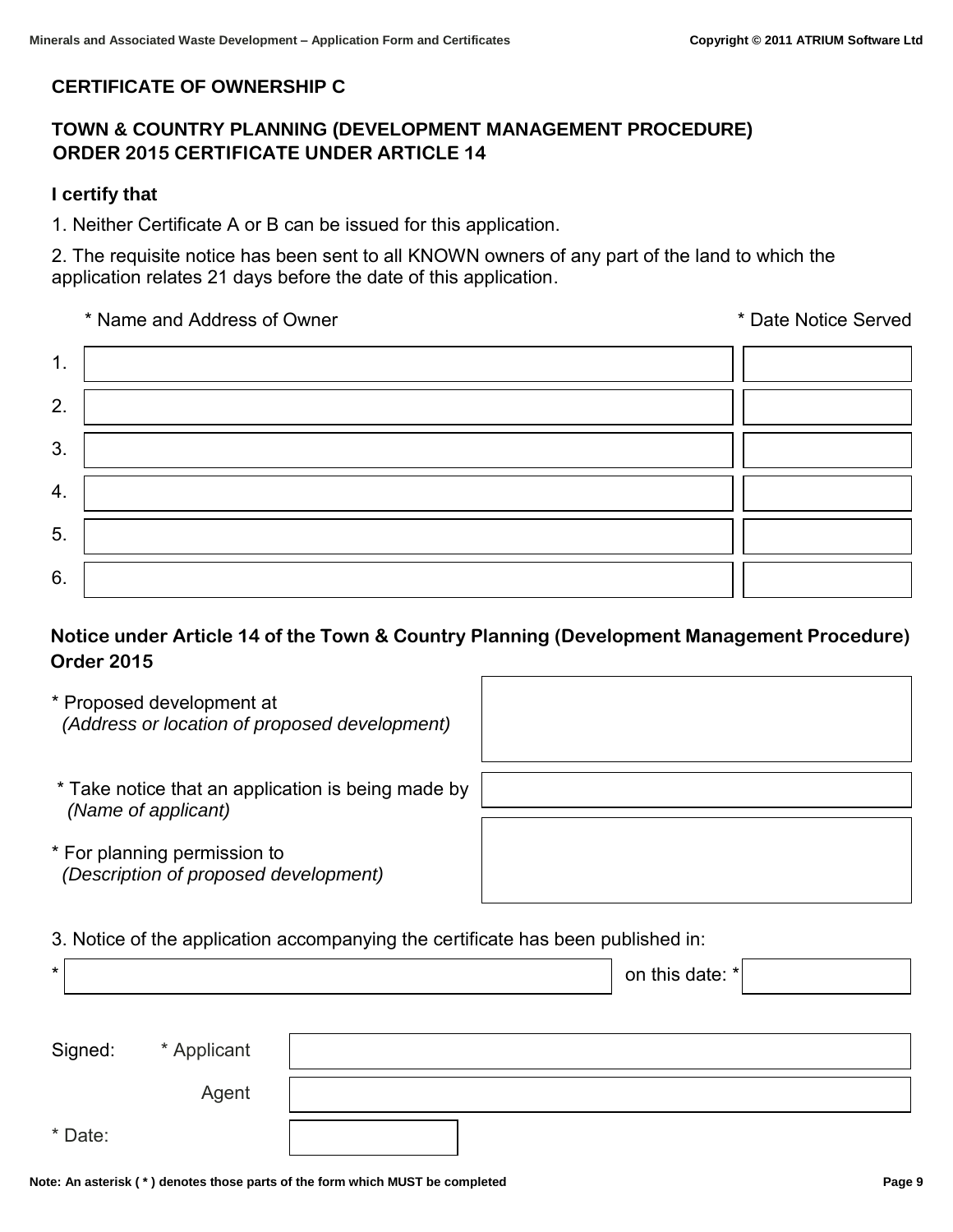## **CERTIFICATE OF OWNERSHIP D**

# **TOWN & COUNTRY PLANNING (DEVELOPMENT MANAGEMENT PROCEDURE) ORDER 2015 CERTIFICATE UNDER ARTICLE 14**

#### **I certify that**

**\*** 

1. Neither Certificate A or B can be issued for this application.

 $\overline{a}$ 

2. All reasonable steps have been taken to find out the details of owners, but have been unsuccessful.

## The steps taken were:

3. Notice of the application accompanying the certificate has been published in:

| $\star$ |             | on this date: $* $ |
|---------|-------------|--------------------|
|         |             |                    |
| Signed: | * Applicant |                    |
|         | Agent       |                    |
| * Date: |             |                    |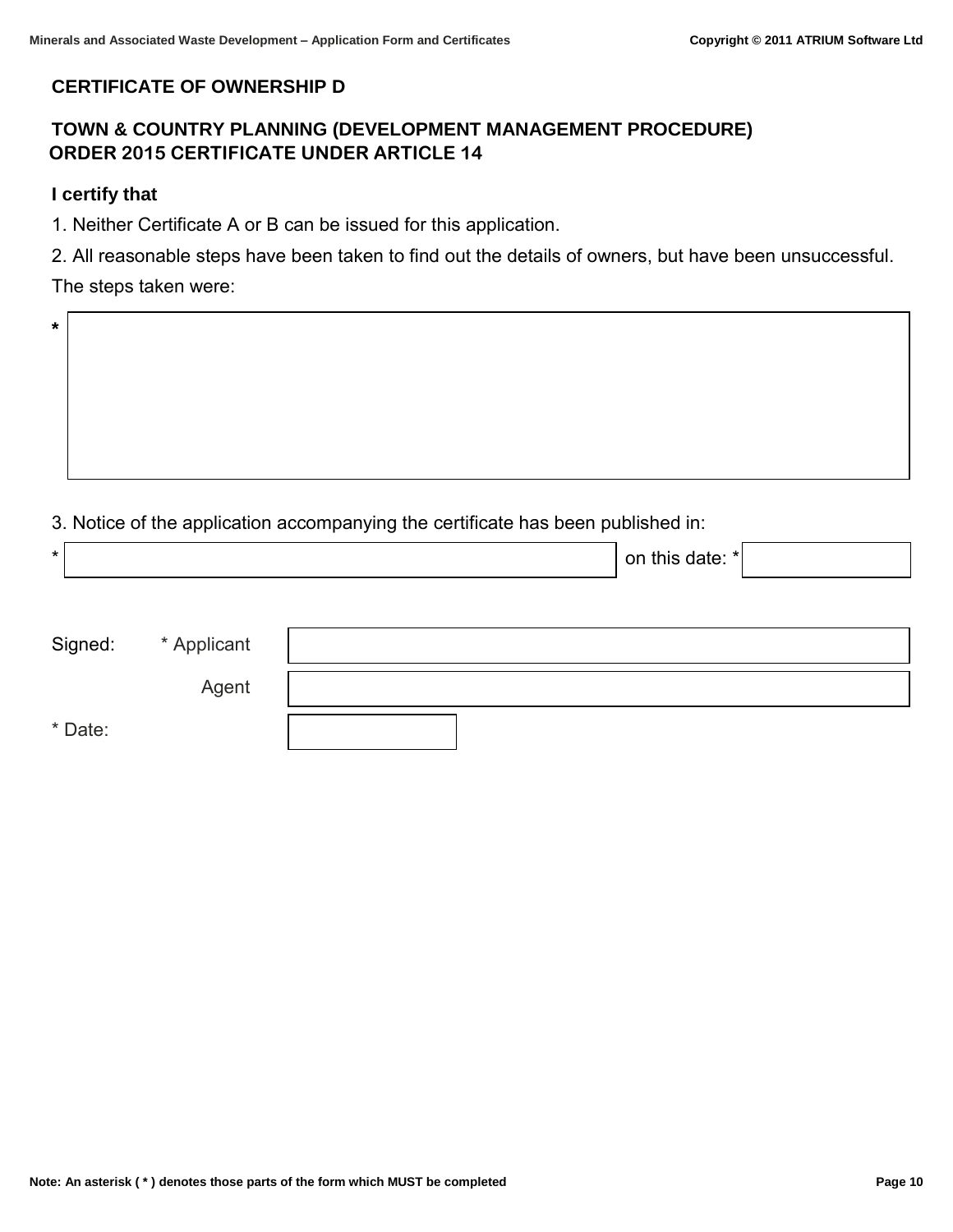## **AGRICULTURAL HOLDING CERTIFICATE E**

# **TOWN & COUNTRY PLANNING (DEVELOPMENT MANAGEMENT PROCEDURE) ORDER 2015 CERTIFICATE UNDER ARTICLE 14**

#### **I certify that**

֒

 $\overline{a}$ 

\* None of the land to which the application relates is, or is part of, an agricultural holding.

\* The land to which the application relates is, or is part of, an agricultural holding.

*Tick the box to confirm one of the two lines above as appropriate* 

1. No person other than the applicant was the owner of any part of the land to which the application relates at the beginning of the period 21 days before the date of the accompanying application.

| Signed: | * Applicant |  |
|---------|-------------|--|
|         | Agent       |  |
| * Date: |             |  |